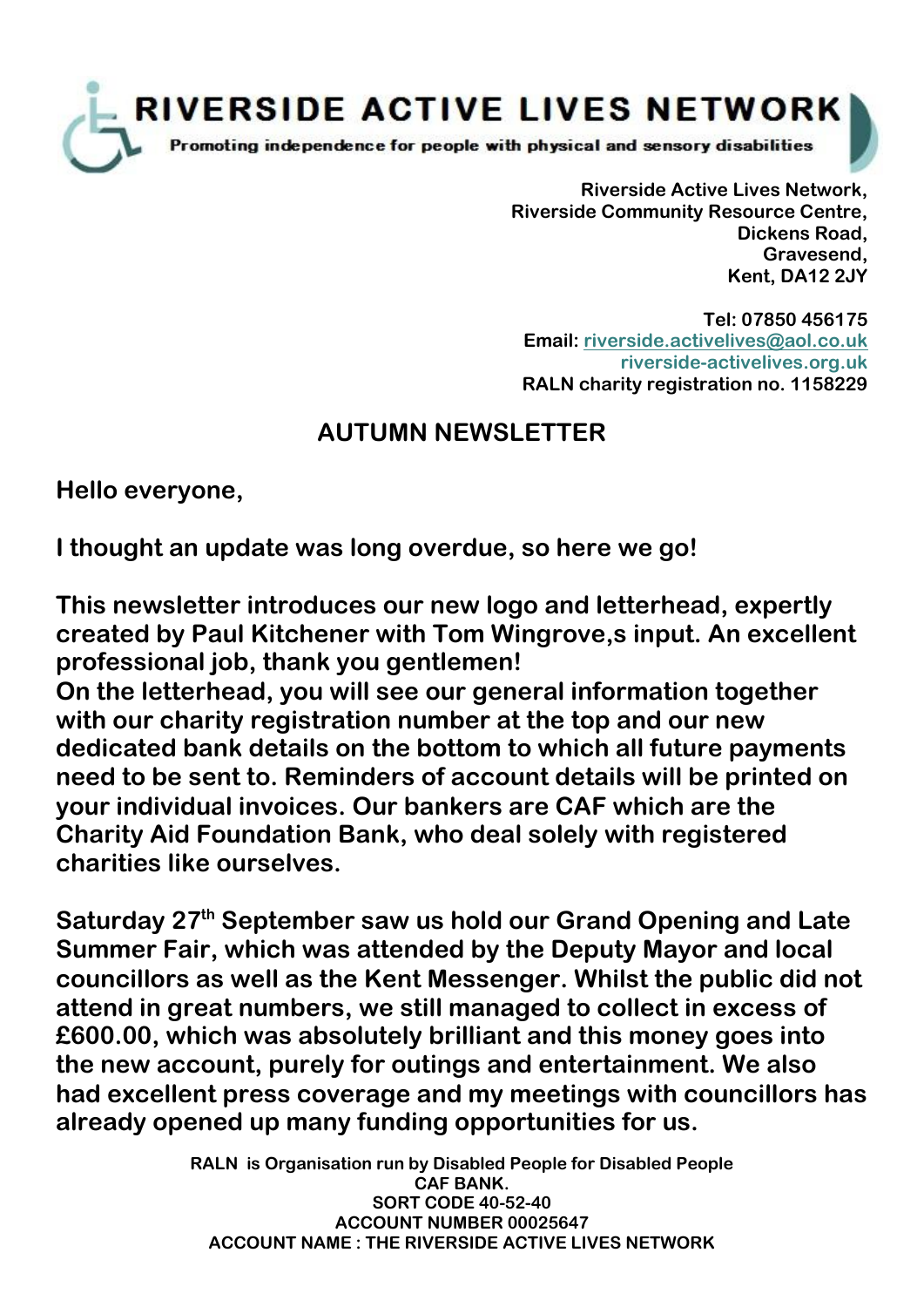**A massive thank you to everyone involved, who made the day such a success.**

**We have thought long and hard about holding a Christmas Fair this year, but feel that as time is short, it would be better to postpone this until Christmas 2015, when we will have more time to prepare, so that we can make it really special. We will however be participating in the Gravesham Christmas Fair, which is being organised by the council on Saturday 29th November, where we will be, able to sell our Christmas items (cards, glassware etc.,) as well as generally promoting who we are. More details will follow on this very soon.** 

**On Wednesday 15th October 2014,we held our inaugural meeting of Trustees, as is required by the Registrar of Charities. The Trustees oversee the running of our organisation to insure that we adhere to rules and regulations. With this in mind and to guide us through this important stage of our development we have selected people with experience and enthusiasm.**

**Our co-chairs Peter Wright and Tom Wingrove need no introduction. They have fought for the rights of people with disabilities for many years and we are so lucky to have them and their considerable experience on our board.**

**Trustee number three is Gloria Durrant (my wife) who most of you will have met by now. Gloria has been a qualified counsellor for a number of years and will be able to assist individuals or recommend organisations that can help when support is needed.**

**We then have our member trustees Joe Byrne and Sharon Boore. Both Sharon and Joe will hold their office as trustees for a period of two years and then it is hoped that others amongst you will come forward to take up the challenge. Joe and Sharon's main responsibility will be to arrange outside activities and evening entertainment (with Paul and Anne Kitchener's help) and general fund raising, which will be put into a separate Nationwide Building Society Account, to support outings etc, in the future. This account will be solely run by you, the members and only you will decide how** 

> **RALN is Organisation run by Disabled People for Disabled People CAF BANK. SORT CODE 40-52-40 ACCOUNT NUMBER 00025647 ACCOUNT NAME : THE RIVERSIDE ACTIVE LIVES NETWORK**